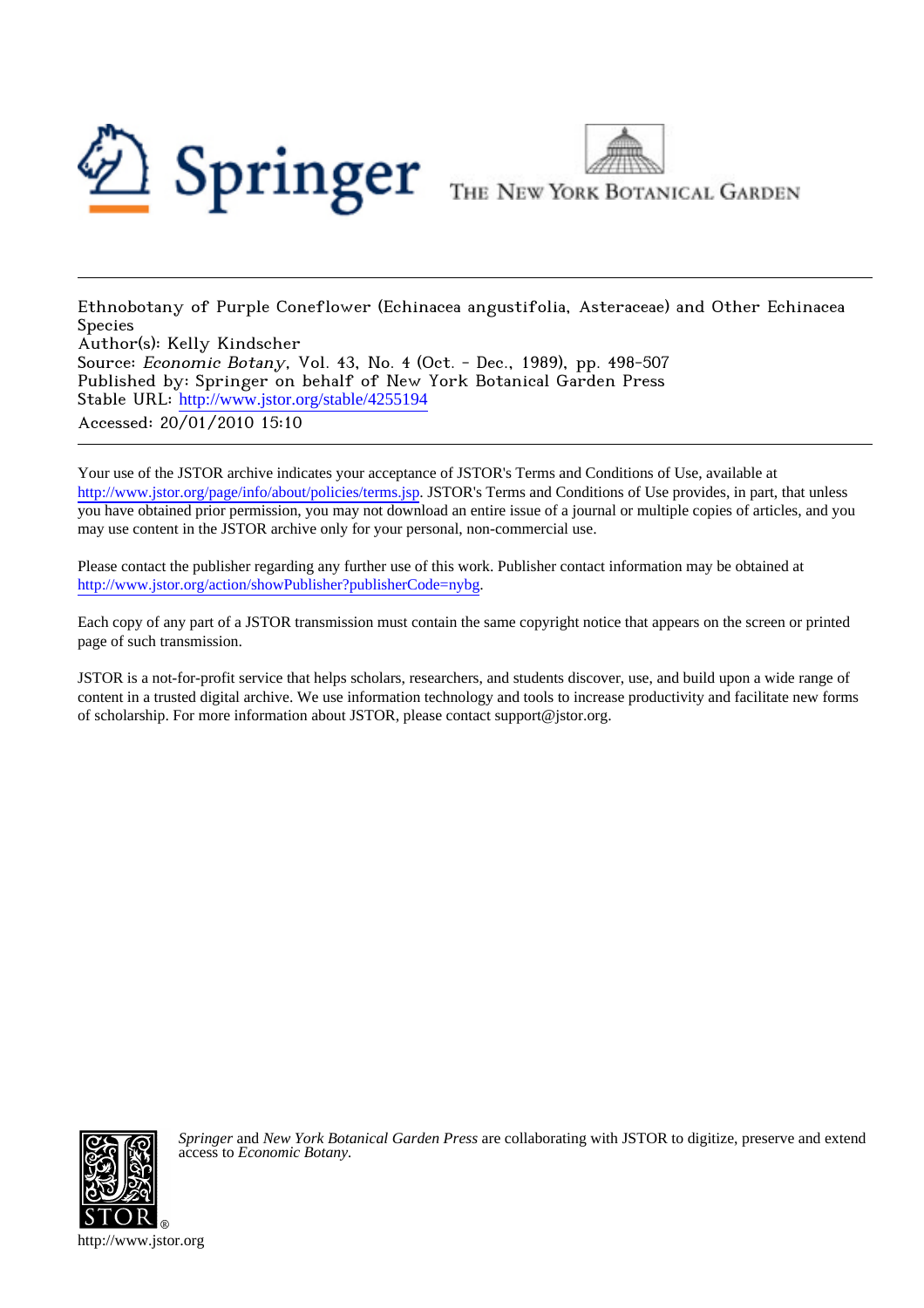# **Ethnobotany of Purple Coneflower** (Echinacea angustifolia, Asteraceae) and Other Echinacea Species<sup>1</sup>

### KELLY KINDSCHER<sup>2</sup>

The purple coneflower, Echinacea angustifolia, was the most widely used medicinal plant of the Plains Indians. It was used for a variety of ailments, including toothache, coughs, colds, sore throats, snakebite, and as a painkiller. H. C. F. Mever used it as a patent medicine in the 1870s and introduced it to the medical profession. Recent scientific research (mostly German) on Echinacea species has shown that they possess immunostimulatory activity. Increased cultivation of E. purpurea and E. angustifolia may be needed to meet the increased demand for its roots and to alleviate the effects of overharvesting of wild stands.

La etnobotánica de la Echinacea angustifolia (Asteraceae) y los otros Echinacea especies. Echinacea angustifolia fué la planta medicinal más usada de los indios de la pradera norteamericana. Se usó para curar una variedad de enfermedades, incluso el dolor de muelas, el dolor de garganta, la mordedura de serpiente, y como un quita dolores. H. C. F. Meyer la usó como una medicina patentada en los años 1870 y se la intrudujo a la profesión de medicina. Recientes investigaciones científicas (la mayoría en Alemania) sobre las especies de Echinacea han demostrado que éstas posean un efecto estimulante en el sistema de inmunidad. Es posible que sea necesario más y más cultivo de E. purpurea y E. angustifolia para satisfacer la demanda creciente de las raíces y para mitigar los efectos de la recolección de las poblaciones silvestres.

The purple coneflower, *Echinacea angustifolia*, has a large number of common names reflecting its use and appearance. These names, given in the approximate order from most to least common, are: purple coneflower, echinacea, snakeroot, Kansas snakeroot, black sampson, narrow-leaved purple coneflower, scurvy root, Indian head, comb flower, niggerhead, black susans, and hedgehog. These last five names refer to the seed head, which is round, black, and spiny. Due to the shape of its seedhead, the 18th century German botanist Conrad Moench named the genus *Echinacea*. This name, from the Greek "echinos" (hedgehog), refers to the spiny, rounded seedhead, similar to a hedgehog or sea urchin. The species name *angustifolia* means narrow leaved. In some of the older literature, the names Rudbeckia and Brauneria were used for this genus instead of Echinacea.

#### **DESCRIPTION**

*Echinacea angustifolia* is a perennial with one to several stems 1–6 dm tall, with stiff bristly hairs. Leaves are alternate, oblong to lance-shaped, 5–30 cm long, with three to five nerves running down the length of the blade. Flower heads are at the end of branches and evident from June to July. Ray flowers are spreading, 2-4 cm long, 5-8 mm wide, and light pink to purple. *Echinacea pallida* is similar,

<sup>&</sup>lt;sup>1</sup> Received 7 November 1987; accepted 22 December 1988.

<sup>&</sup>lt;sup>2</sup> Department of Systematics and Ecology, University of Kansas, Lawrence, KS 66045.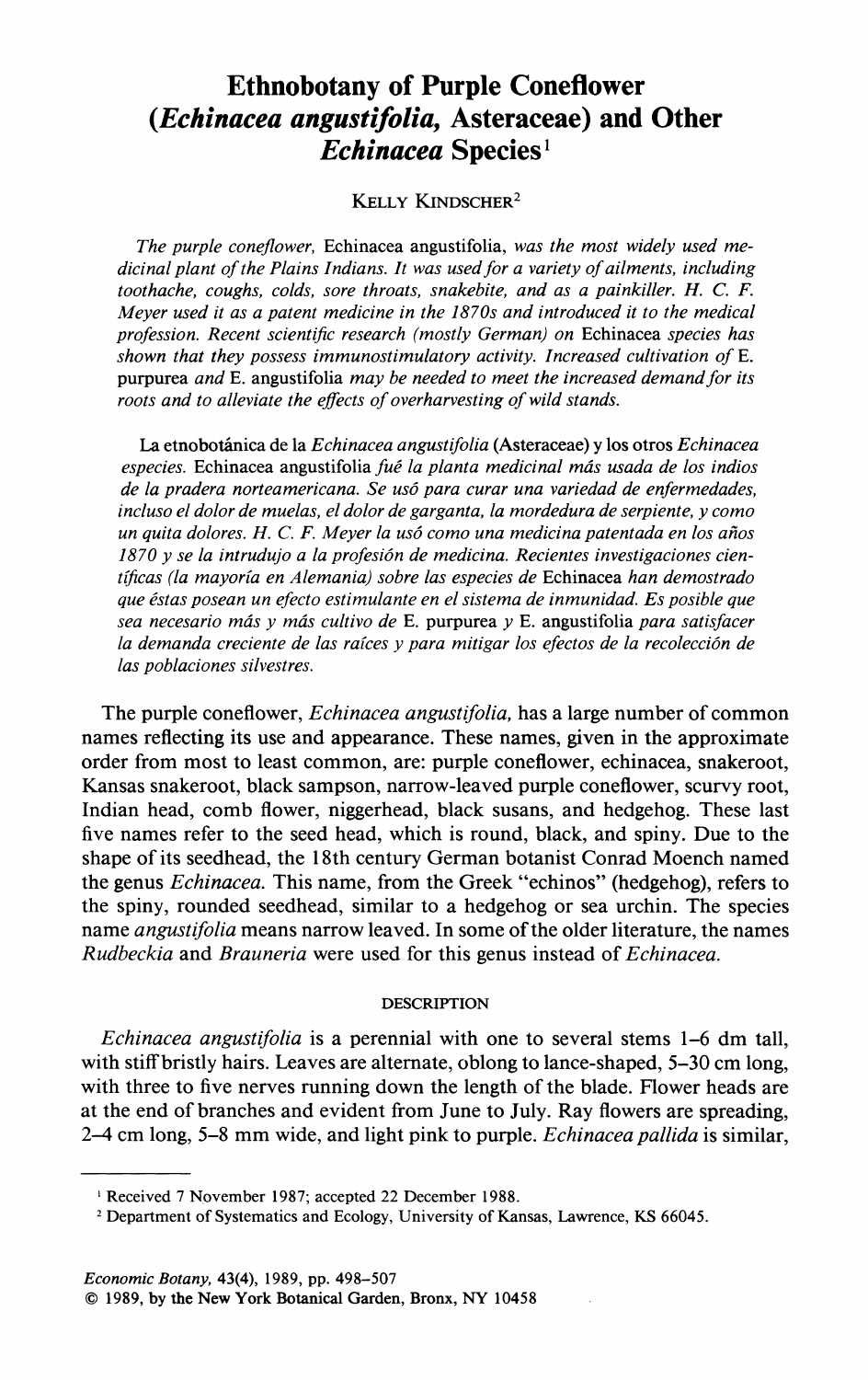KINDSCHER: ECHINACEA

although it is stouter and taller, to 10 dm tall, and has longer  $(4-9 \text{ cm})$ , narrower ray flowers that droop. *Echinacea purpurea* has a distinctive appearance, with larger ovate leaves. For a treatment of all *Echinacea* species, see McGregor (1968).

Echinacea angustifolia is found on dry upland prairies that are often rocky. Its distribution is primarily in the Great Plains: east of the Rocky Mountains from Texas to Montana and Saskatchewan, to eastern Oklahoma, western Iowa and western Minnesota, *Echinacea pallida* occurs on rocky open sites from northeast Texas to southwest Wisconsin (mostly on prairies east of the range of E. angustifolia). Echinacea purpurea is found in rocky open woods and prairies eastward from northeast Texas, Missouri, and Michigan (Great Plains Flora Association 1986).

#### **INDIAN NAMES**

The numerous Indian names tell of the importance and uses of the plant. The Omaha and Ponca name for the purple coneflower is *mika-hi* (comb plant)—the seed head was sometimes used to comb their hair (Gilmore 1977). They also call it inshtogahte-hi, referring to the use of the plant as an eyewash (inshta, eye). The Pawnee name is ksapitahako (hand, to whirl), referring "to its use by children in play when they take two stalks of it and whirl one round the other, the two stalks touching by the two heads" (Gilmore 1977). They also call it saparidu hahts (mushroom medicine) because its seed head is similar in shape to a mushroom (Gilmore 1977). When found growing in the hills, the Lakota (Sioux) name is ica'hpe hu (something used to knock something down) (Rogers 1980). When growing in lower places, it is called *on'glakcapi* (something to comb the hair with).

#### **INDIAN USE**

The ethnobotanist Melvin Gilmore reported in 1917 that the macerated root of the purple coneflower was "used as an antidote for snake bite and other venomous bites and stings and poisonous conditions" by all the Indians of the Upper Missouri River region (Gilmore 1977). In addition, these Indians and others used the purple coneflower "for more ailments than any other plant" (Gilmore 1913a).

The Dakota (Sioux) used the freshly scraped root as a remedy for hydrophobia (rabies), snakebite, and situations where a wound had putrefied (Smith 1928). The Dakota applied the root (probably ground up) to areas of inflammation to relieve the sensation of burning by its "feeling of coolness" (Gilmore 1913b). The Lakota (Sioux) used the root and green fruit as a painkilling remedy for toothaches, tonsillitis, bellyache, pain in the bowels, or when one was thirsty or perspiring (Munson 1981; Rogers 1980). On a visit to the Rosebud Reservation in South Dakota during summer 1987, I learned that the purple coneflower is still widely harvested by the Lakota for a variety of medicinal uses.

The Omaha recognized two kinds of purple coneflower: nuga (male-being larger and having other masculine characteristics), and *miga* (female – being smaller and a more efficient medicine) (Gilmore 1913a). The Omaha used it for sore eyes, and medicine men applied the macerated root as a local anesthetic to deaden sensation so that they could remove pieces of meat from a boiling pot without flinching to show their ability to perform supernatural feats (Gilmore 1913a). A Winnebago medicine man also used it to make his mouth insensible to heat so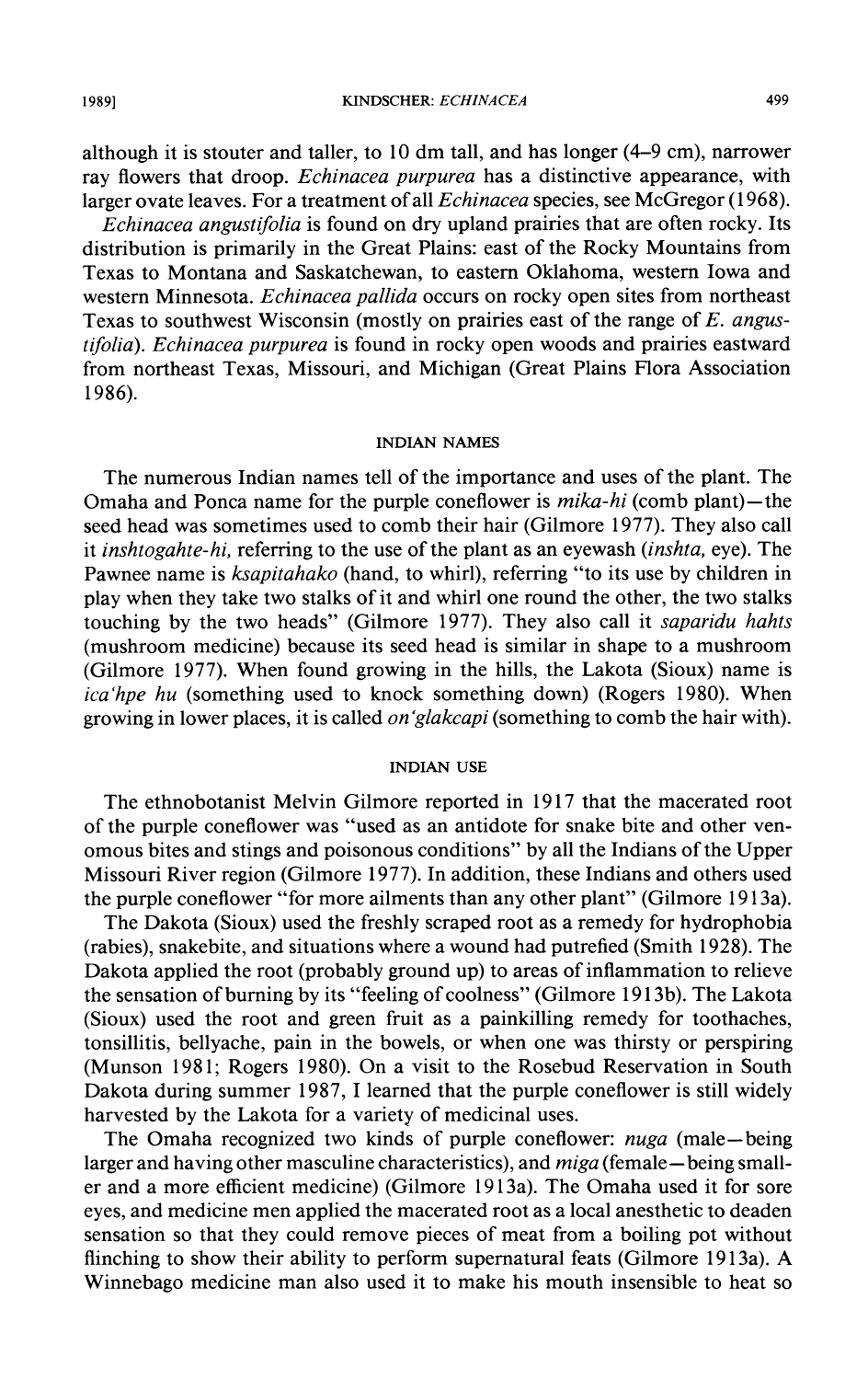**ECONOMIC BOTANY** 

that he could take a live coal into his mouth to demonstrate his power (Gilmore 1977). Both of these feats helped to create confidence in the man's ability to heal.

The Kiowa have used the purple coneflower root as a cough medicine since ancient times; and in the 1930s, they still used the dried seedhead as a comb and brush (Vestal and Schultes 1939). The Kiowa and the Chevenne (Grinnell 1962) treated colds and sore throats by chewing a piece of the unground purple coneflower root and letting the saliva run down the throat.

The Cheyenne also used the purple coneflower as a remedy for sore mouth and gums (Grinnell 1962). They made a tea from the leaves and roots. This liquid was also rubbed on a sore neck to relieve pain. Toothache, caused by a hollow tooth, was relieved by letting this liquid come in contact with the tooth (Grinnell 1962). The root was chewed to stimulate the flow of saliva, which was especially useful for sun dance participants as a thirst preventative (Hart 1981). The Cheyenne also drank a purple coneflower tea for rheumatism, arthritis, mumps, and measles. A purple coneflower salve was made for external use in treating these ailments. When the roots were mixed with blazing star (Mentzelia laevicaulis) and boiled, the resultant tea was drunk for smallpox. When purple coneflower roots were mixed with puffball spores (*Lycoperdon*) and skunk oil, they were used in the treatment of boils (Hart 1981).

Other tribes who lived in the Prairie Bioregion (the Great Plains and the Tallgrass Prairie region to the east) and used the native purple coneflower were the Crow, Hidatsa, Comanche, and Pawnee. The Crow chewed the root for colds and drank a tea prepared from the root for colic (Hart 1976). Hidatsa warriors were known to chew small pieces of the root as a stimulant when traveling all night (Nickel 1974). The Comanche used the root for treating sore throat and toothache (Carlson and Jones 1939). The Pawnee also used the root medicinally (Gilmore 1977); roots excavated from one of their earth lodge villages (the Hill site, located near Guide Rock, Nebraska, and occupied around 1800) were identified by Melvin Gilmore at the University of Michigan Ethnobotanical Laboratory (Wedel 1936).

Outside the Great Plains, the Fox used it (probably E. pallida, rather than E. angustifolia) as part of a medicinal cure for stomach cramps, along with the roots of wild-ginger (Asarum canadense), flowering spurge (Euphorbia corollata), and beebalm (Monarda punctata) (Smith 1928). Also, an Indian from Mexico who served as a translator for Melvin Gilmore when he was interviewing the Oglala Dakota on the Pine Ridge Reservation in South Dakota in 1912 told that the purple coneflower was used by his people for snake bites (Gilmore 1913b). The native distribution of purple coneflower does not extend into Mexico. Its use in Mexico may indicate a history of trade for this root between tribes of the southern portion of the Prairie Bioregion and Mexico. Also several tribes, such as the Apache, Kickapoo, and Potawatomi, retreated into Mexico in the 19th century and may have taken it. Or it may be a reference to the use of *Iostephane heter*ophylla, a closely related species found in Mexico.

#### ANGLO FOLK USE

While used extensively by Indians as a medicine, the purple coneflower was not quickly adopted by white physicians. These physicians already had a wide array of American woodland, European, and exotic medicinal plants for their use.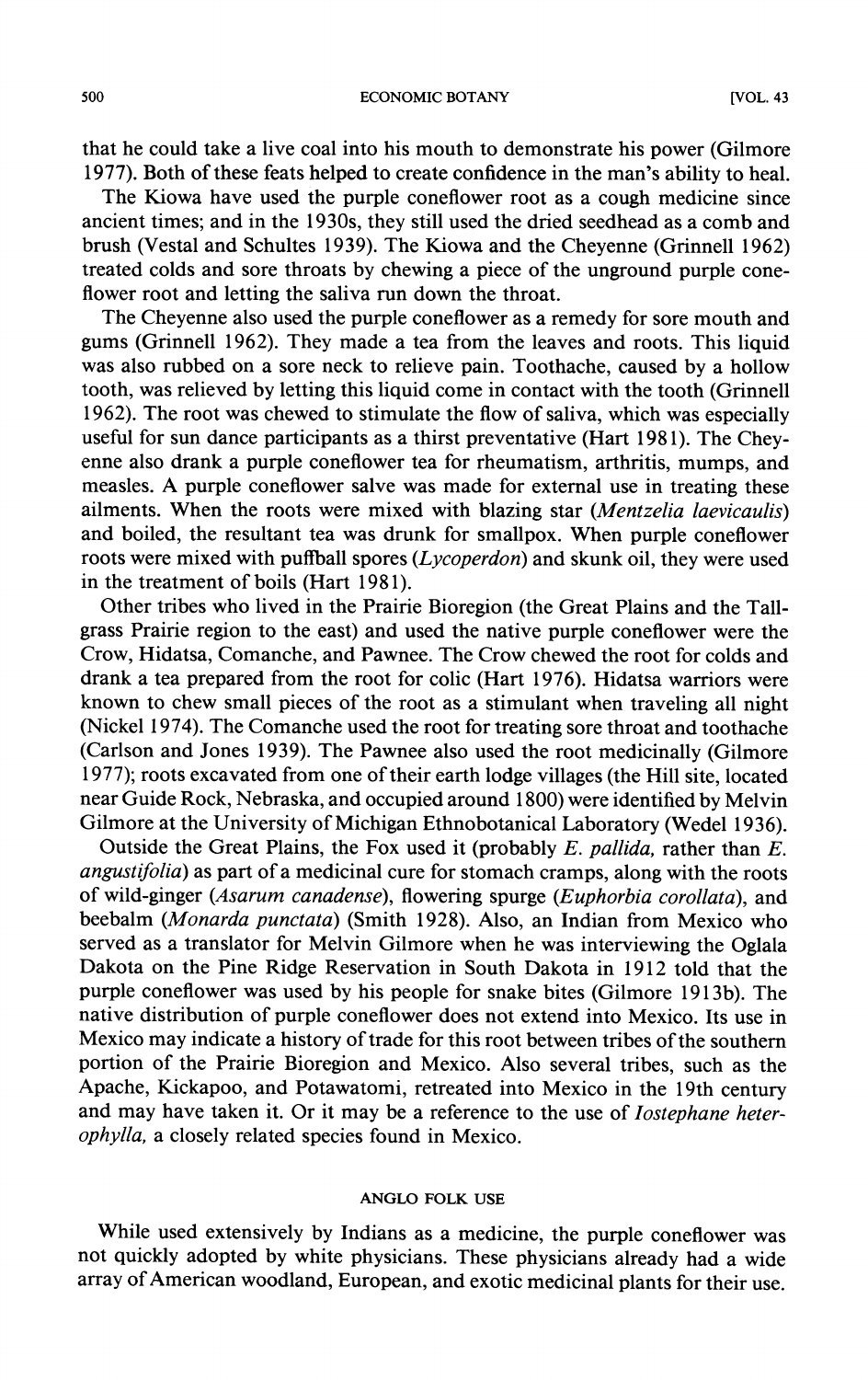The relationship to the native peoples was for the most part antagonistic and hostile and not conducive to the exchange of information concerning medicinal plant substances. Consequently, medicinal plants of the prairie were never widely studied. The purple coneflower was the only native prairie plant popularized as a medicine, and this did not happen quickly.

Dr. Ferdinand V. Hayden was one of the first physicians to mention the use of *E. angustifolia.* In his 1859 "Botany Report to the Secretary of War" on the Upper Missouri River region, he stated that the root (incorrectly identified as E. purpurea) was found abundantly throughout the country and was pungent and used very effectively by the traders and Indians for the cure of rattlesnake bite (Hayden 1859).

The taste of purple coneflower root is unique. Curtis Gates Lloyd of Lloyd Brothers Pharmacy Inc. described the taste of E. angustifolia: "Upon chewing the root of prime echinacea, a sweetish taste becomes first apparent, which on prolonged chewing is followed by an acrid, tingling sensation that remains long upon the tongue" (Lloyd 1917).

Dr. J. S. Leachman of Sharon, Oklahoma, in a 1914 issue of the Gleaner, reported the uses of the purple coneflower root by the early settlers in Oklahoma: "Old settlers all believe firmly in the virtues of Echinacea root, and use it as an aid in nearly every kind of sickness. If a cow or a horse does not eat well, the people administer Echinacea, cut up and put in the feed. I have noticed that puny stock treated in this manner soon begin to thrive" (Lloyd 1917).

#### **MEDICAL HISTORY**

H. C. F. Meyer of Pawnee City, Nebraska, discovered the usefulness of the purple coneflower, E. angustifolia, in 1871, probably learning about its medicinal qualities from Indians or early settlers (Lloyd 1904). Meyer was a patent medicine salesman, and he marketed purple coneflower tincture as part of a secret remedy called "Meyer's Blood Purifier" (Foster 1985). Meyer sent samples of his medicine and the unknown western root to Dr. John King and John Uri Lloyd, both of Cincinnati, for identification and endorsement. He hoped that this would make his product known to more people and would increase his patent medicine sales.

Dr. John King was a prominent medical practitioner and author of the 1852 American eclectic dispensatory. John Uri Lloyd was a pharmacist and founder of Lloyd Brothers Pharmacists, Inc., a manufacturing firm specializing in American medicinal plants (Foster 1985). King was unwilling to endorse a secret formula that did not even list its ingredients on the label. Lloyd informed Meyer that he would need the whole plant for identification and that his company could only introduce a new drug under its botanical name.

Meyer sent the whole dried plant to Lloyd; it was identified by Curtis Gates Lloyd as E. angustifolia (Lloyd 1917). Meyer made exaggerated claims for his medicine. After its identification he made a new label for his patent medicine (Lloyd 1917):

#### ECHINACEA ANGUSTEFOLIA [sic]

This is a powerful drug as an alterative and Antiseptic in all tumorous and Syphilitic indications; old chronic wounds, such as fever sores, old ulcers, Carbuncles, Piles, eczema, wet or dry, can be cured quick and active; also Erysipelas. It will not fail in Gangrene. In fever it is a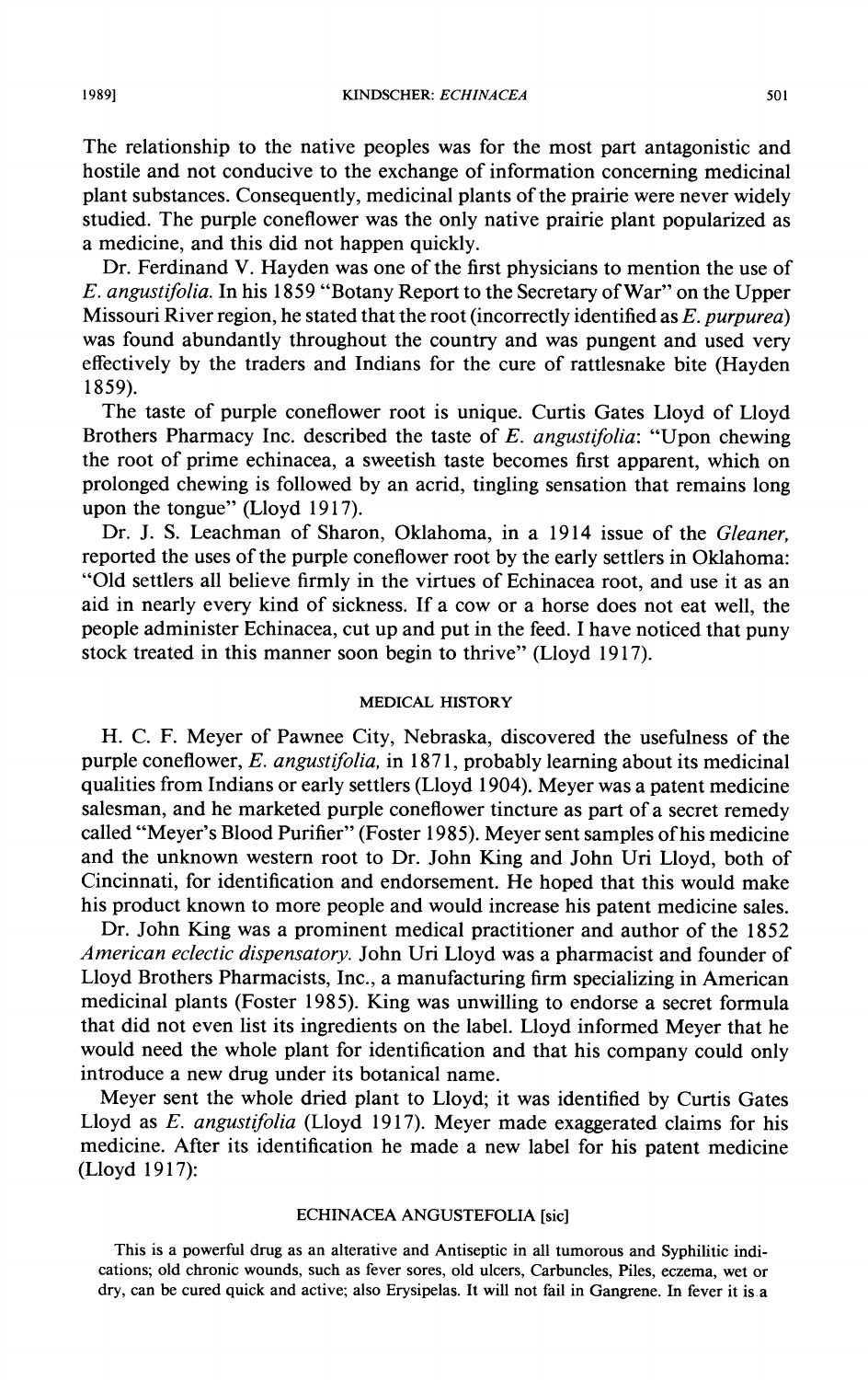**ECONOMIC BOTANY** 

specific; typhoid can be adverted in two to three days; also in Malaria, Malignant, Remittent and Mountain fever it is a specific. It relieves pain, swelling and inflammation, by local use, internal and external. It has not and will not fail to cure Diphtheria quick. It cures bites from the bee to the rattlesnake, it is a Specific. Has been tested in more than fifty cases of mad dog bites in human and in every case it prevented hydrophobia. It has cured hydrophobia. It is perfectly harmless, internal and external. Dose. - One half to one fluid-drachm 3 or 4 times a day. Manufactured by H. C. F. Meyer, M.D. Patent

Pawnee City, Neb., U.S.A.

Meyer additionally claimed that "in 613 cases of rattlesnake bites with men and animals, prompt cures have been made" (Meyer 1887). Lloyd wrote that Meyer offered to "come to Cincinnati and in the presence of a committee selected by ourselves, allow a rattlesnake of our selection to bite him wherever we might prefer the wound to be inflicted, proposing then to antidote the poison by means of Echinacea only. This offer (or rather, challenge) we declined" (Lloyd 1917).

Dr. King introduced  $E$ . angustifolia to the medical profession while stating that Meyer "entertains a very exalted idea of his discovery, which certainly merits a careful investigation by our practitioners ... and should it be found to contain only one-half the virtues he attributes to it, it will form an important addition to our materia medica" (Meyer 1887). Dr. King did have confidence in the drug, owing in part to it being the only substance that would give his wife relief from her "virulent cancer" (Lloyd 1917).

Lloyd was skeptical of Meyer's claims and hesitant to introduce the drug. It was not until several years afterward that King convinced the Lloyd brothers to put an echinacea tincture on the market for its therapeutic value. At this time they were also receiving considerable demands for the tincture by physicians. This demand increased greatly. Lloyd claimed in 1917 that it is a "therapeutic favorite with many thousand American physicians, and which is consumed in larger quantities to-day than any other American drug introduced during the past thirty years" (Lloyd 1917). It was determined that the best results occurred when the tincture of the ground root was made with a menstruum of four volumes alcohol to one volume water (Beringer 1911). The best roots were believed to come from "the prairie lands of Kansas and Nebraska" (Felter 1898).

Interest in the purple coneflower as a native medicinal plant resulted in Boyce and Kirkland isolating the volatile oil in purple coneflower roots in the pharmacy laboratory at the University of Kansas in 1898 (Woods 1930). The oil had the odor and taste of the echinacea drug introduced by the Lloyd brothers 11 yr previously.

Many doctors and researchers reported their successful use of the tincture of purple coneflower in treatment of various disorders. Professor H. W. Felter called echinacea "A corrector of the depravation [sic] of the body fluids" (Felter 1898). Not all doctors were convinced of its effectiveness. The Council on Pharmacy and Chemistry, composed of the college educated, "Regular" or traditional physicians. associated Meyer's claims with the college educated Eclectic Physicians (such as King, Lloyd, and Professor Felter). They reprinted Meyer's label and reported in the 1909 Journal of the American Medical Association (Council on Pharmacy and Chemistry 1909):

It is worth noticing—although it is not surprising—that these far-reaching claims have been made on no better basis than that of clinical trials by unknown men who have not otherwise achieved any general reputation as acute, discriminating and reliable observers . . . In view of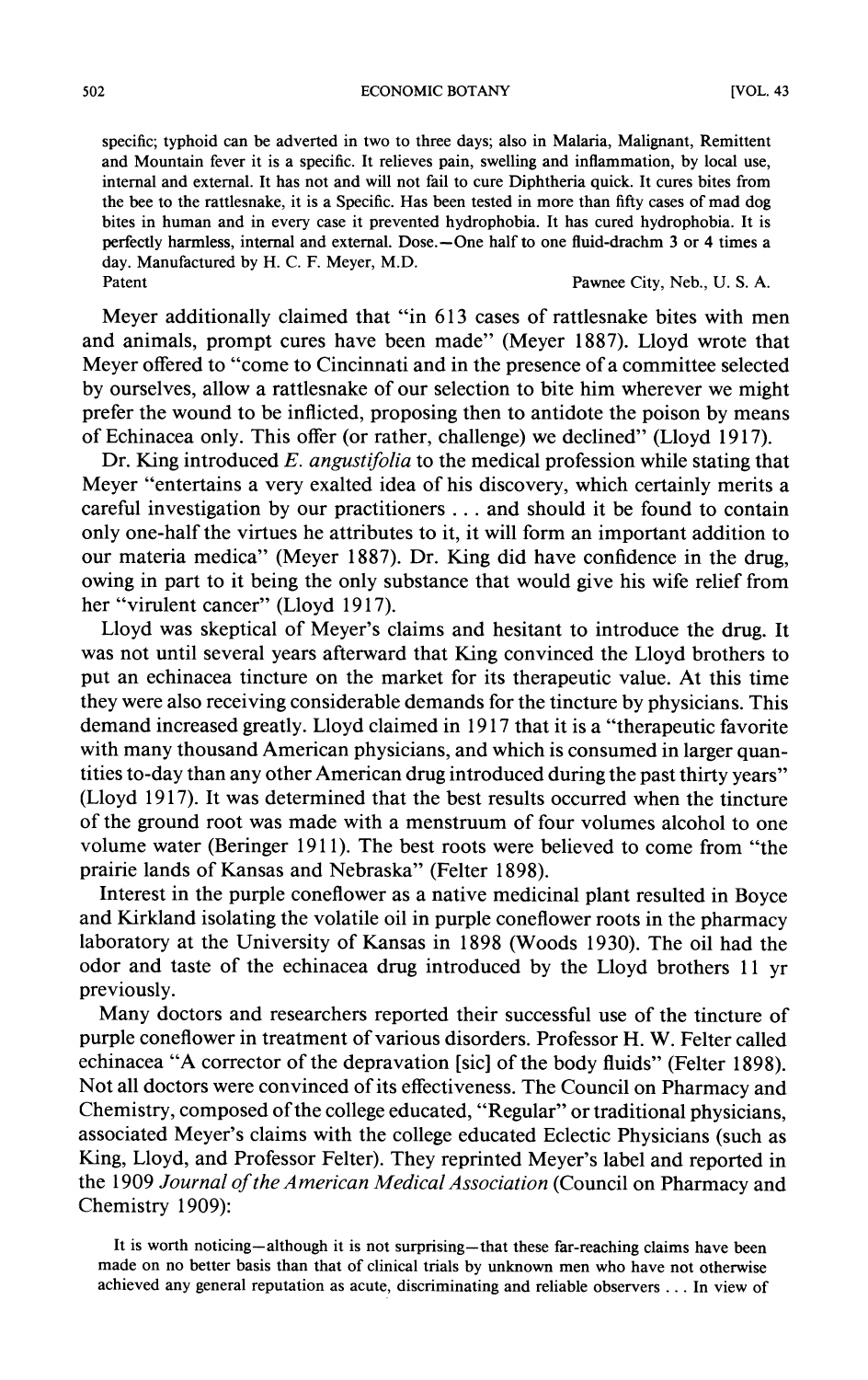the lack of scientific scrutiny of the claims made for it, echinacea is deemed unworthy of further consideration until more reliable evidence is presented in its favor.

A study in 1915 found no physiologically-active substances in purple coneflower (Heyl and Hart 1915). In 1920 no evidence was found for it affecting botulism, anthrax, rattlesnake venom, tetanus, septicemia, tuberculosis, or trypanosomiasis (Couch and Giltner 1920). Conclusions from this last experiment, however, were refuted (Beal 1921), and the evidence suggested some benefit of its use on a clinical basis. The purple coneflower, specifically  $E$ . angustifolia, was used by some pharmacists and it received a quasi-endorsement when it was listed in the National Formulary from 1916 to 1950.

#### RECENT SCIENTIFIC RESEARCH

Recent scientific research has not justified the extravagant claims of the value of purple coneflower by Meyer, but it has shown the plant to have active medicinal constituents. Much of the research done on the purple coneflower has been done in Germany, where there is greater scientific interest in medicinal plants because more liberal laws govern their commercial availability and use (Tyler 1986). These experiments have not been conducted exclusively on  $E$ . angustifolia, but also on the similar and closely related  $E$ . pallida and  $E$ . purpurea. The first pharmaceutical company's research to attribute physiological activity to the purple coneflower was conducted by the Sandoz Co. and published in Germany in 1950 (Stoll et al. 1950). They found the root to possess a mild antibiotic activity against Streptococcus and Staphylococcus aureus.

In 1971, a pentane-extracted oil from the root of E. angustifolia and E. pallida was found to be inhibitory to Walker carcinosarcoma 256 and P-388 lymphocytic leukemia (Voaden and Jacobson 1972). Italian investigators have found the wound healing effects to be attributable to echinacin B (Bonadeo et al. 1971; Tyler 1981). Echinacin B is a polysaccharide that temporarily increases hyaluronic acid. This acid, found in the substance between the cells and connective tissue, acts as a binding and protective agent, increasing connective tissue forming cells called fibroblasts, thus resulting in beneficial wound healing affects.

A purple coneflower product available in Germany in 1978, containing the juice of the fresh aerial parts of E. purpurea, was found to make mouse cells 50–80% resistant to influenza, herpes, and vesicular stomatitis viruses (Wacker and Hilbig 1978). Perhaps the most important finding for the genus, so far, is the discovery of large, highly active polysaccharide molecules in both  $E$ . angustifolia and  $E$ . *purpurea* that possess immunostimulating properties (Wagner and Proksch 1985; Wagner et al. 1985). As suggested in a recent review, the substances are effective in the following manner (Moring 1984):

Echinacea stimulates the immune system by binding to carbohydrate receptors on the cell surfaces of T-lymphocytes which in turn induces their nonspecific transformation, production of interferon, and the secretion of other lymphokines. These lymphocytes trigger the activation of phagocytic macrophages and natural killer cells which are responsible for the destruction of bacteria and tumor cells respectively. T-lymphocyte transformation also results in the increase of cytotoxic killing by these cells which search out and destroy virus infected cells. The antiviral activity of Echinacea preparation appears to be directly related to the release of interferon by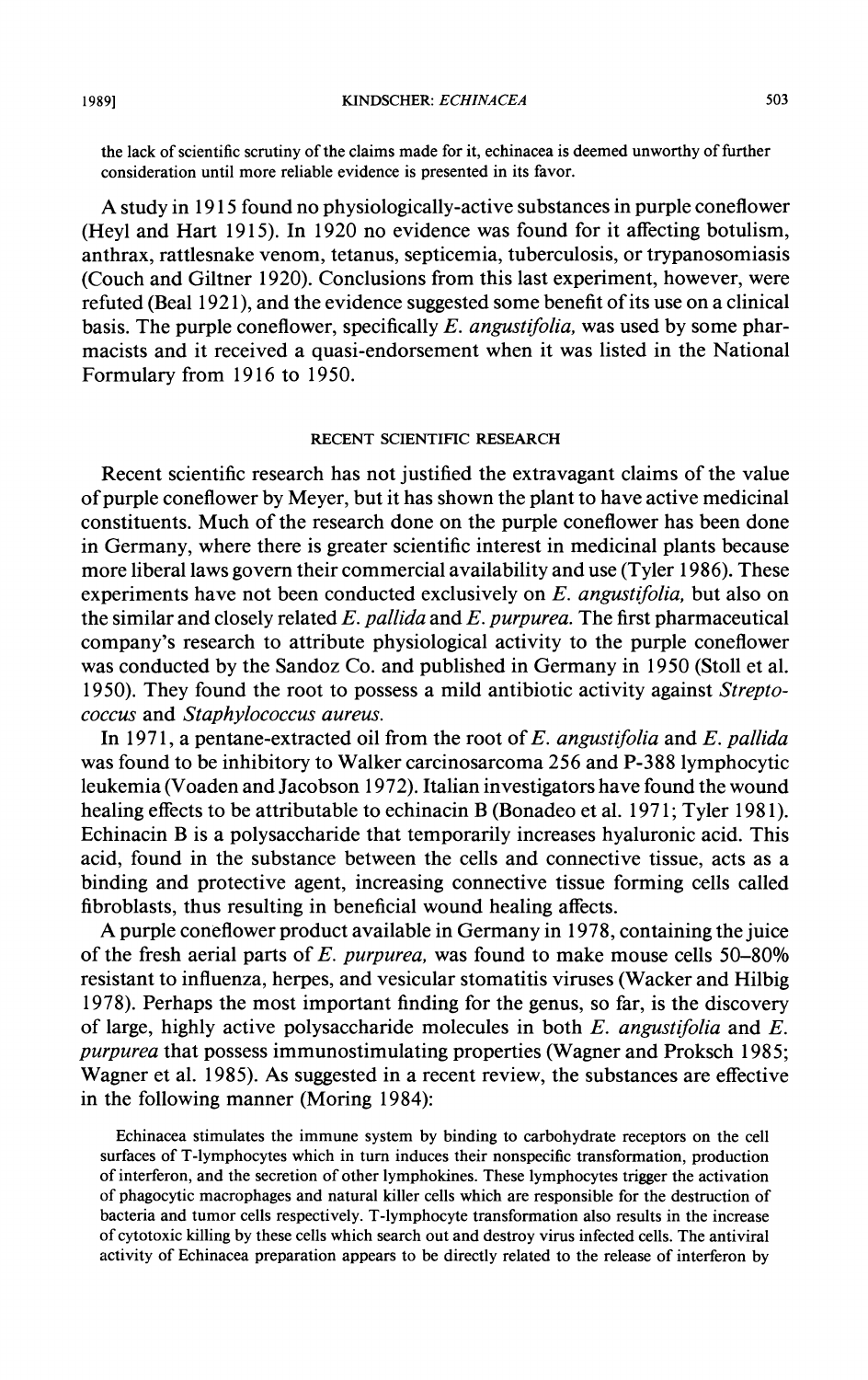**ECONOMIC BOTANY** 

T-cells and other undifferentiated parenchymal cells (i.e. fibroblasts). The interferons bind to cell surfaces and stimulate the synthesis of intracellular proteins that block the transcription of viral RNA, and in effect prevent viral infection.

Stimulation of the immune system appears to be highly influenced by dose level. Recent pharmacological studies (Wagner and Proksch 1985; Wagner et al. 1985) indicate that a 10 mg/kg daily dose of the polysaccharide over a 10-d period is effective as an immunostimulant. However, increases in the daily dosage beyond this value resulted in "markedly decreased pharmacological activity" (Wagner and Proksch 1985).

Other research has shown that purple coneflower possesses anti-inflammatory activity and has therapeutic use in urology, gynecology, internal medicine, and dermatology (Harnischfeger and Stolze 1980, as cited in Moring 1984; Wagner and Proksch 1985). In addition, echinacea contains chemical compounds that are highly insecticidal. One compound is toxic to mosquitoes and house flies; another substance, echinolone, disrupts insect development (Hartzell 1947; Jacobson 1954; Voaden and Jacobson 1972). Research is being done in the Horticulture Department of South Dakota State University to identify *Echinacea* germplasm containing the highest level of echinolone to be used as an insecticide on the state's sunflower crop (Foster 1985).

#### HARVESTING AND CULTIVATION

The purple coneflower has been the most widely and extensively harvested medicinal plant of the Prairie Bioregion by both Indians and whites. Previously there was confusion over which species was being harvested, especially between E. angustifolia and E. pallida, and sometimes the identification of the prairie species, E. angustifolia, has even been confused with the eastern species, E. pur*purea*. This confusion may have resulted in some of the early variation in experimental results.

Recently, German researchers have discovered that imports from the United States of *E. purpurea* have been adulterated with prairie dock (*Parthenium in*tegrifolium). These results have cast some question on the reliability of previous German research. *Parthenium integrifolium* is commonly called prairie dock, wild quinine, and Missouri snakeroot; this last name might be confused with Kansas snakeroot by herb diggers and buyers. However, both the aboveground portion of the plant and the root of prairie dock can be distinguished from *Echinacea* species. Prairie dock roots were probably harvested as an available and less expensive substitute because they are larger and, when ground, look similar to *Echinacea*. Other adulterants that have been found in *Echinacea* include: eryngo (*Eryngium aquaticum*), round-head lespedeza (*Lespedeza capitata*), sunflower (Helianthus annuus), and other substances (Lloyd 1917). Until recently, there has been little quality control of *Echinacea* by herb companies. The incident with *Parthenium* is helping to change this. Rudolph Bauer and others in the Pharmacy Department at the University of Munich have developed a chemical test that identifies the chemical fingerprint of each Echinacea species and can tell if a sample has been adulterated (Bauer et al. 1987).

The harvesting pressure on wild stands of purple coneflower has been intense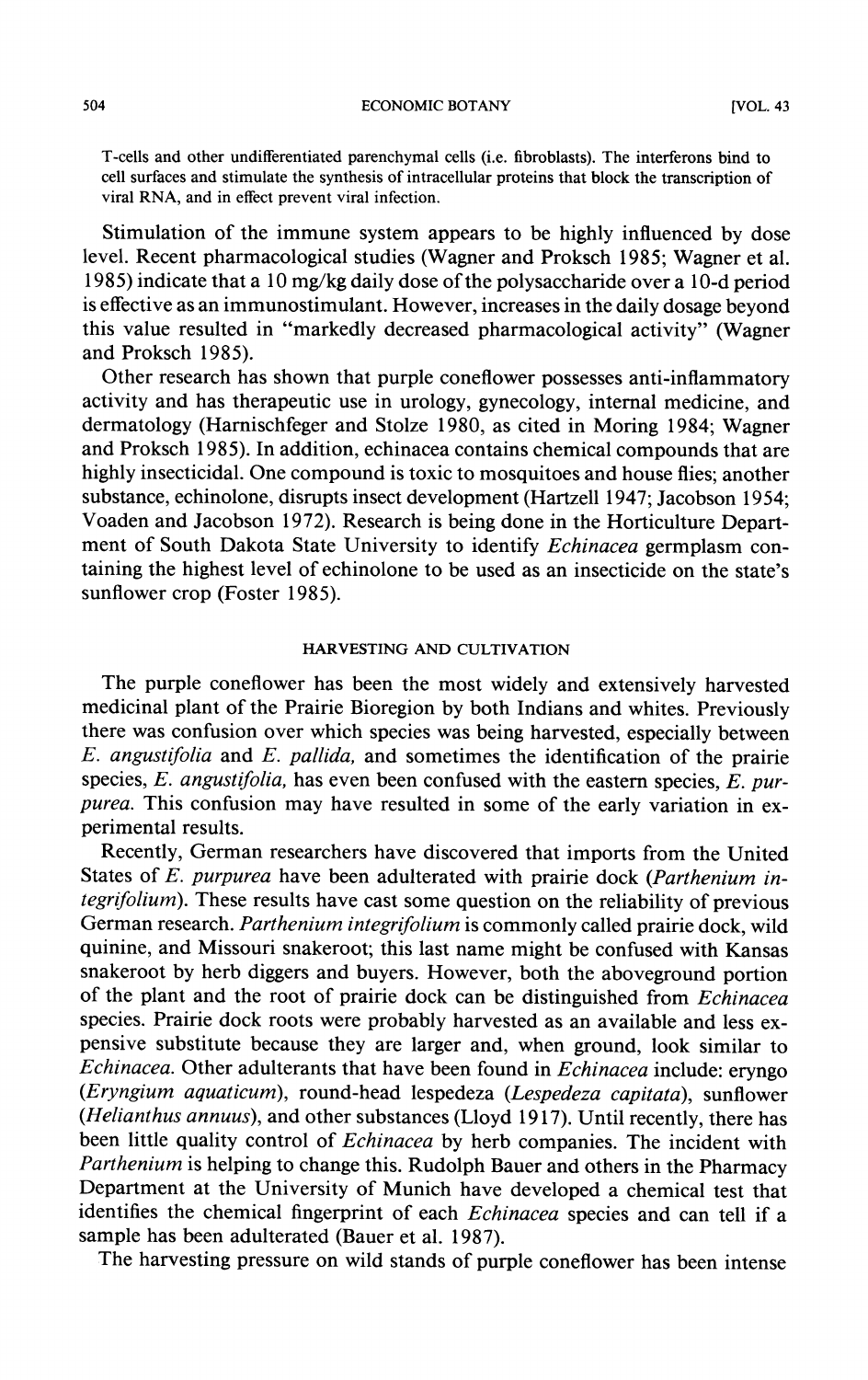during times of its greatest popularity. L. E. Sayre of the University of Kansas Pharmacy Department reported in 1897 that "Students during the late summer and early fall months find in it a little profit at twenty-five cents a pound" (Sayre 1897). In 1902 he reported that over 200,000 pounds of the dried root, worth over \$100,000 (with the price rising to 50 cents per pound), were harvested in Kansas (mostly in the northwestern part of the state) (Sayre 1903).

Considering that it takes about eight to ten (or more) dried roots to equal one pound, about 2 million roots were harvested in that year; one can only wonder what effect that had on the current population and distribution of the plant. In 1902 Sayre wrote to Rodney True, who directed the investigations of drug and medical plants at the Department of Agriculture in Washington D.C., "asking that something be done by the government for the protection of this weed against extermination" (Sayre 1903). True suggested that it be cultivated commercially. Apparently the demand for purple coneflower root waned before the purple coneflower was close to extinction and before any cultivation occurred in the region. The plant must be fairly resilient as it is still locally common in some locations.

The demand for the purple coneflower roots for medicinal use seems to have a cycle as unpredictable as the drought cycles in the region. Ronald McGregor of the University of Kansas Botany Department reported that, in 1965, with a sudden research demand for *Echinacea* root, over 25,000 pounds of dried root were harvested that year (McGregor 1968). At that time, E. pallida was the species most desired although E. angustifolia was acceptable.

Interest in purple coneflower roots again declined, but has risen lately. Steven Foster reported that because of excessive harvesting, purple coneflowers are decreasing along Missouri roadsides (Foster 1985). Due to concern over their demise, it was made illegal in 1987 to harvest the three *Echinacea* species found in Missouri-E. pallida, E. purpurea, and E. paradoxa-on state parkland, highways, state forest lands, and wildlife areas (Berman 1987).

Due to continued German interest, concern for proper identification and loss of wild stands, there is again renewed interest in cultivating the purple coneflower. When it is grown from seed, 3–4 yr are needed for roots to reach harvestable size (Foster 1985). To increase the speed and frequency of seed germination, seeds need to be stratified for 2-4 mo. Seeds should not be planted deeply. Seedlings have little vigor and need to be carefully tended (weeded and watered) for successful establishment. The purple coneflower can also be propagated by crown division.

Yields for cultivated, 3-yr-old E. purpurea roots, grown at Trout Lake, Washington, were 1200 pounds per acre (Foster 1985). Yields are unavailable for  $E$ . *angustifolia*, but probably would be smaller because of the smaller stature of the plant. Apparently there is no commercial production of purple coneflower within its native range.

The purple coneflower can also be grown for its ornamental value, especially for its showy flowers. There are numerous cultivars of  $E$ . purpurea, with 'The King' and 'Sombrero' available in the U.S. and a larger number available in Germany (McGregor 1968). The ornamental possibilities of *Echinacea* have not been fully explored. According to McGregor (1968):

Evidence indicated the best possibility for obtaining a new valued cultivar is in the hybrids between Echinacea purpurea L. and E. angustifolia DC. var. angustifolia. These hybrids form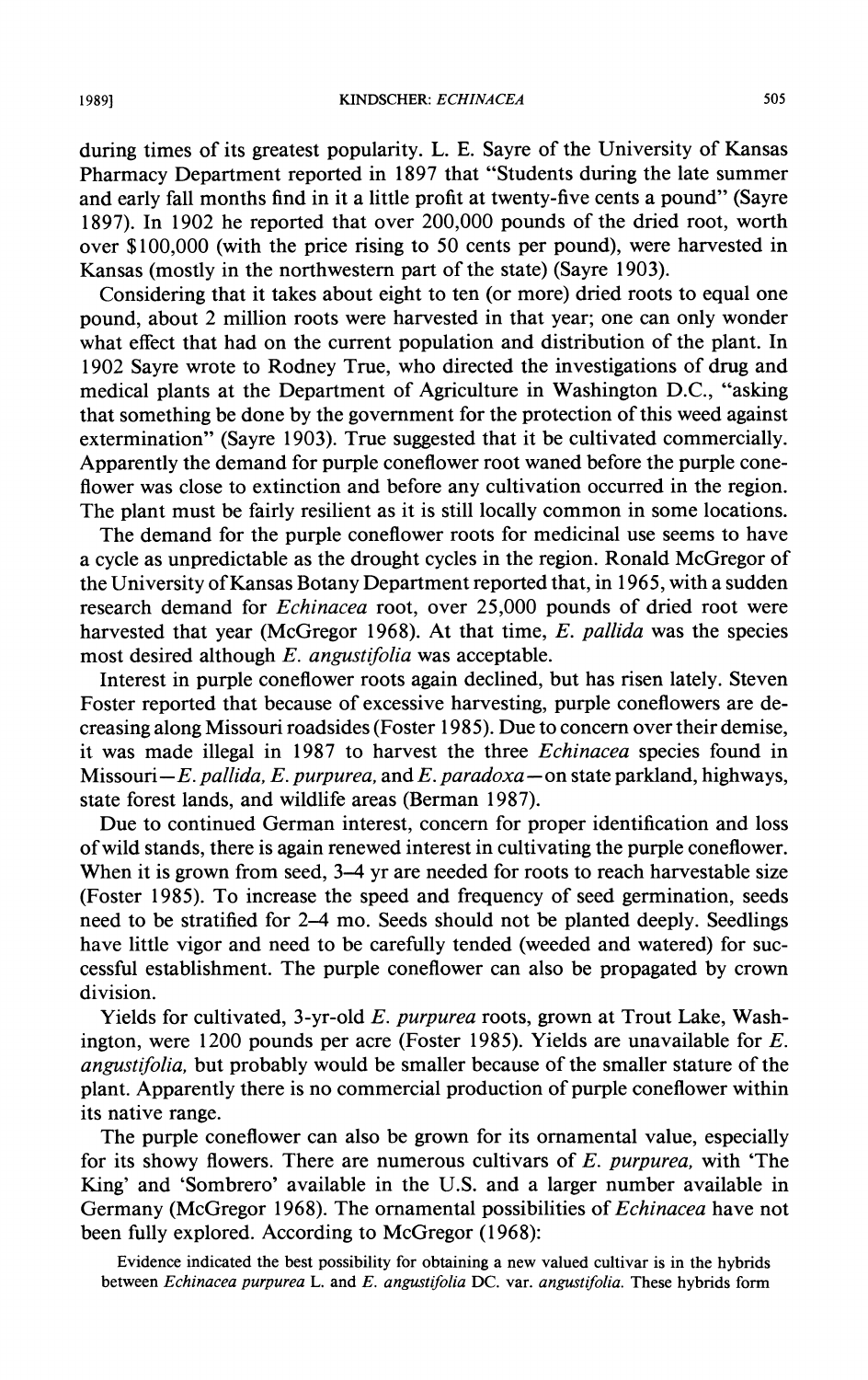a rather compact, rounded bushy plant about 2 feet in diameter. It is well adapted to grow in full sunlight, tolerates a variety of soil conditions, and has a long flowering period. It is winter hardy and drought resistant, at least in Kansas.

#### LITERATURE CITED

- Bauer, V. R., I. A. Khan, and H. Wagner. 1987. Echinacea: Nachweis einer Verfalschung von Echinacea purpurea (L.) Moench mit Parthenium integrifolium L. Deutsche Apotheker-Zeitung 127:1325-1330.
- Beal, J. H. 1921. Comment on the paper by Couch and Giltner on 'An experimental study of echinacea therapy'. Amer. J. Pharm. 93:229-232.
- Beringer, G. M. 1911. Fluid extract of echinacea. Amer. J. Pharm. 83:324.
- Berman, A. 1987. President's column. Missouri Prairie J. 8:2.
- Bonadeo, I., G. Bottazzi, and M. Lavazza. 1971. Echinacin B, an active polysaccharide for echinacea. Revista Ital. Essenze Profumi, Piante Off., Aromi, Saponi, Cosmetici, Aerosol 53:281-295.
- Carlson, G. G., and V. H. Jones. 1939. Some notes on uses of plants by the Comanche Indians. Annual Rep. Michigan Acad. Sci. 25:517-542.
- Couch, J. F., and L. T. Giltner. 1920. An experimental study of echinacea therapy. J. Agric. Res.  $20(1):63 - 84.$
- Council on Pharmacy and Chemistry. 1909. Echinacea considered valueless. J. Amer. Med. Assoc. 53:1836.
- Felter, H. W. 1898. The newer materia medica. I. Echinacea. Ecl. Med. J. 58:79-89.
- Foster, S. 1985. Echinacea exalted! Ozard Beneficial Plant Project, New Life Farm, Brixey, MO.
- Gilmore, M. 1913a. A study in the ethnobotany of the Omaha Indians. Collect. Nebraska State Hist. Soc. 17:314-357.
- -. 1913b. Some native Nebraska plants with their uses by the Dakota. Collect. Nebraska State Hist. Soc. 17:358-370.
- -. 1977. Uses of plants by the Indians of the Missouri River region. Univ. Nebraska Press, Lincoln. Reprint of a work first published as Bur. Amer. Ethnol., 33rd Annual Rep., Washington, DC, in 1919.
- Great Plains Flora Association. 1986. Flora of the Great Plains. Univ. Press of Kansas, Lawrence. Grinnell, G. B. 1962. The Cheyenne Indians. Vol. 2. Cooper Square Publishers, New York.
- Hart, J. A. 1976. Montana: native plants and early peoples. Montana Historical Society, Helena.
- -. 1981. The ethnobotany of the northern Cheyenne Indians of Montana. J. Ethnopharmacol.  $4:1 - 55.$
- Hartzell, A. 1947. Plant products for insecticidal properties and summary of results to date. Contr. Boyce Thompson Inst. Pl. Res. 15:21-34.
- Hayden, F. V. 1859. Botany. Pages 726-747 in Report of the [U.S.] Secretary of War, 35th Congress, 2nd Session, 1858-1859, Senate Executive Document, Vol. 3, No. 1, Part 3.
- Heyl, F. W., and M. C. Hart. 1915. Some constituents of Brauneria angustifolia. J. Amer. Chem. Soc. 37(7):1769-1778.
- Jacobson, M. 1954. Occurrence of a pungent insecticidal principle in American coneflower roots. Science 120:125-129.
- Lloyd, J. U. 1904. History of *Echinacea angustifolia*. Amer. J. Phar. 76(1):15-19.
- -. 1917. A treatise on Echinacea. Lloyd Brothers Drug Treatise 20.
- McGregor, R. L. 1968. The taxonomy of the genus Echinacea (Compositae). Univ. Kansas Sci. Bull.  $48(4):113-142.$
- Meyer, H. C. F. 1887. Echinacea angustifolia. Ecl. Med. J. 83:315-324.
- Moring, S. E. 1984. Echinacea, a natural immune stimulant and treatment for viral infection. Botica Analytica, Sunnyvale, CA.
- Munson, P. J. 1981. Contributions to Osage and Lakota ethnobotany. Plains Anthropol. 26:229– 240.
- Nickel, R. K. 1974. Plant resource utilization at a late prehistoric site in north-central South Dakota. Master's thesis, Univ. Nebraska, Lincoln.
- Rogers, D. J. 1980. Lakota names and traditional uses of native plants by Sicangu (Brule) people in the Rosebud area, South Dakota. Rosebud Educational Society, St. Francis, SD.